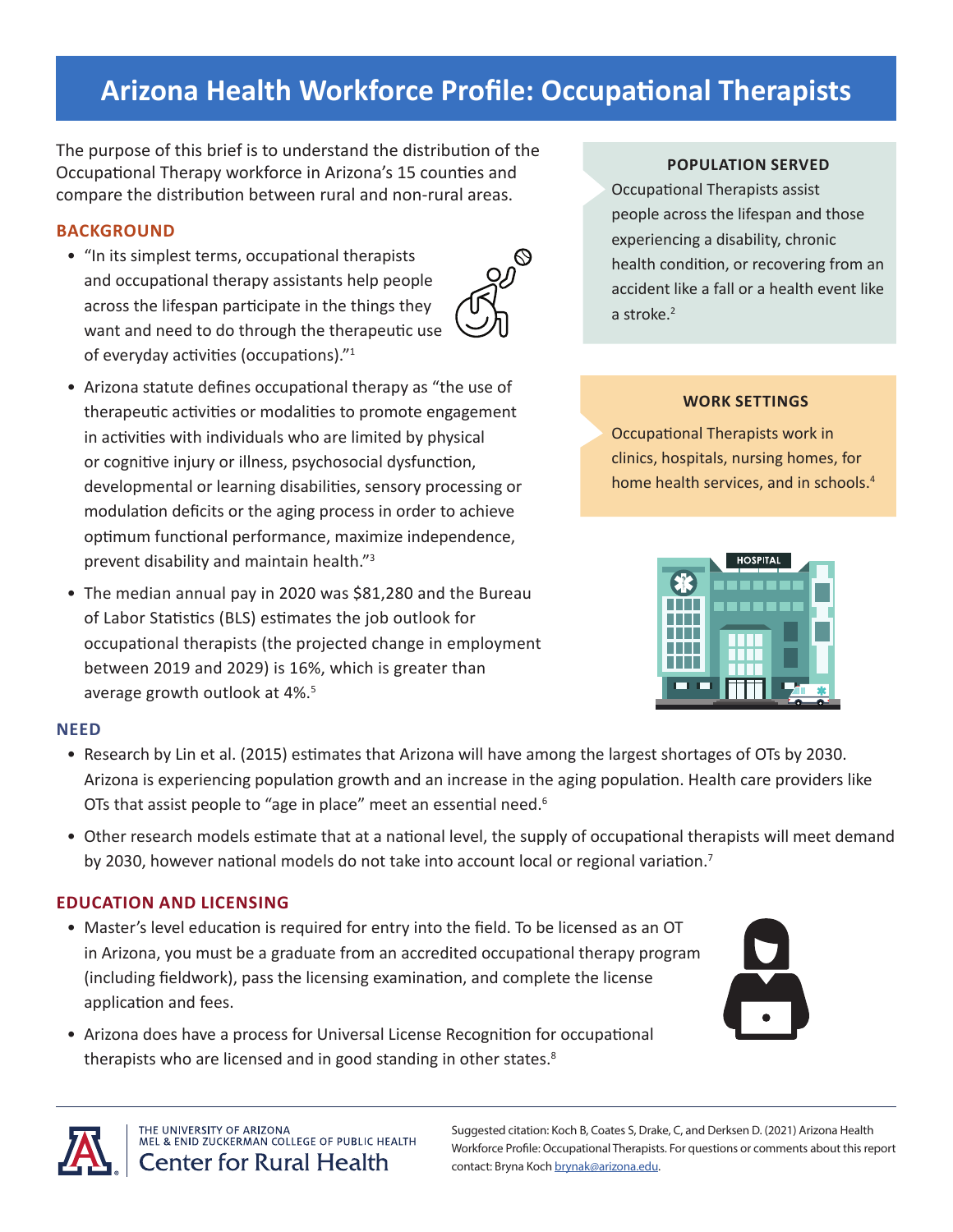### **FINDINGS**

- Using population data from the U.S. Census American Community Survey 2019 we find that the distribution of occupational therapists mirrors the population distribution in Arizona, with 94% of the workforce located in urban settings.
- While 10% of the population in Arizona lives in non-urban and rural areas, only 5.3% of occupational therapists are located in non-urban and rural areas.

|                         | Arizona   | Urban          | Large Rural | <b>Small Rural</b> | <b>Isolated Small Rural</b> |
|-------------------------|-----------|----------------|-------------|--------------------|-----------------------------|
| Population (%)          | 7,052,789 | 6,335,980 (90) | 412,134 (6) | 205,616(3)         | 99,059 (1)                  |
|                         | Arizona   | Urban          | Large Rural | <b>Small Rural</b> | <b>Isolated Small Rural</b> |
| <b>Total Number (%)</b> | 1,835     | 1,732 (94)     | 58(3)       | 39(2)              | 6(0.3)                      |
| Ratio per 10,000        | 2.6       | 2.7            | 1.4         | 1.9                | 0.6                         |

**94%** of occupational therapists work in urban areas where there are 2.7 OTs per 10,000 population.



- In Arizona there are 2.6 OTs per 10,000 compared to an estimated 3.8 OTs per 10,000 nationally.<sup>9</sup>
- Arizona counties are grouped into tables below based on the National Center for Health Statistics (NCHS) urban-rural classification for counties. We make two changes to the NCHS classification to group Pima with the large and Pinal county with the medium size counties.
- Looking at counties, the majority of OTs are located in Maricopa and Pima counties. However, some more rural and less populated counties have a higher ratio of OTs per 10,000 than Pima county, including Coconino and Yavapai counties.

| <b>Large Counties (metro)</b> |                    |                          |                                  | <b>Medium Counties (sm. metro)</b> |     |                           |                     | <b>Small Counties (Irg. /sm. rural)</b> |            |                    |                          |                             |
|-------------------------------|--------------------|--------------------------|----------------------------------|------------------------------------|-----|---------------------------|---------------------|-----------------------------------------|------------|--------------------|--------------------------|-----------------------------|
|                               | %<br>State<br>Pop. | Total<br>OT <sub>S</sub> | OT <sub>S</sub><br>Per<br>10,000 |                                    |     | %<br><b>State</b><br>Pop. | Total<br><b>OTs</b> | <b>OTs</b><br>Per<br>10,000             |            | %<br>State<br>Pop. | Total<br>O <sub>Ts</sub> | <b>OTs</b><br>Per<br>10,000 |
| Maricopa                      | 61.6               | 1,365                    | 3.1                              | Cochise                            |     | 1.8                       | 17                  | 1.3                                     | Apache     | 1.0                | 12                       | 1.6                         |
| Pima                          | 14.4               | 211                      | 2.1                              | Coconino                           |     | 2.0                       | 44                  | 3.2                                     | Gila       | 0.7                | 8                        | 1.6                         |
|                               |                    |                          |                                  | Mohave                             |     | 2.9                       | 29                  | 1.4                                     | Graham     | 0.6                | 6                        | 1.5                         |
|                               |                    |                          | Pinal                            |                                    | 6.0 | 35                        | 0.8                 | Greenlee                                | 0.1        |                    | 1.1                      |                             |
|                               |                    |                          |                                  | Yavapai                            |     | 3.3                       | 64                  | 2.8                                     | La Paz     | 0.3                |                          | 0.5                         |
|                               |                    |                          |                                  | Yuma                               |     | 3.0                       | 23                  | 1.1                                     | Navajo     | 1.6                | 17                       | 1.5                         |
|                               |                    |                          |                                  |                                    |     |                           |                     |                                         | Santa Cruz | 0.7                | 3                        | 0.6                         |



THE UNIVERSITY OF ARIZONA MEL & ENID ZUCKERMAN COLLEGE OF PUBLIC HEALTH **Center for Rural Health** 

Suggested citation: Koch B, Coates S, Drake, C, and Derksen D. (2021) Arizona Health Workforce Profile: Occupational Therapists. For questions or comments about this report contact: Bryna Koch [brynak@arizona.edu](mailto:brynak@arizona.edu).